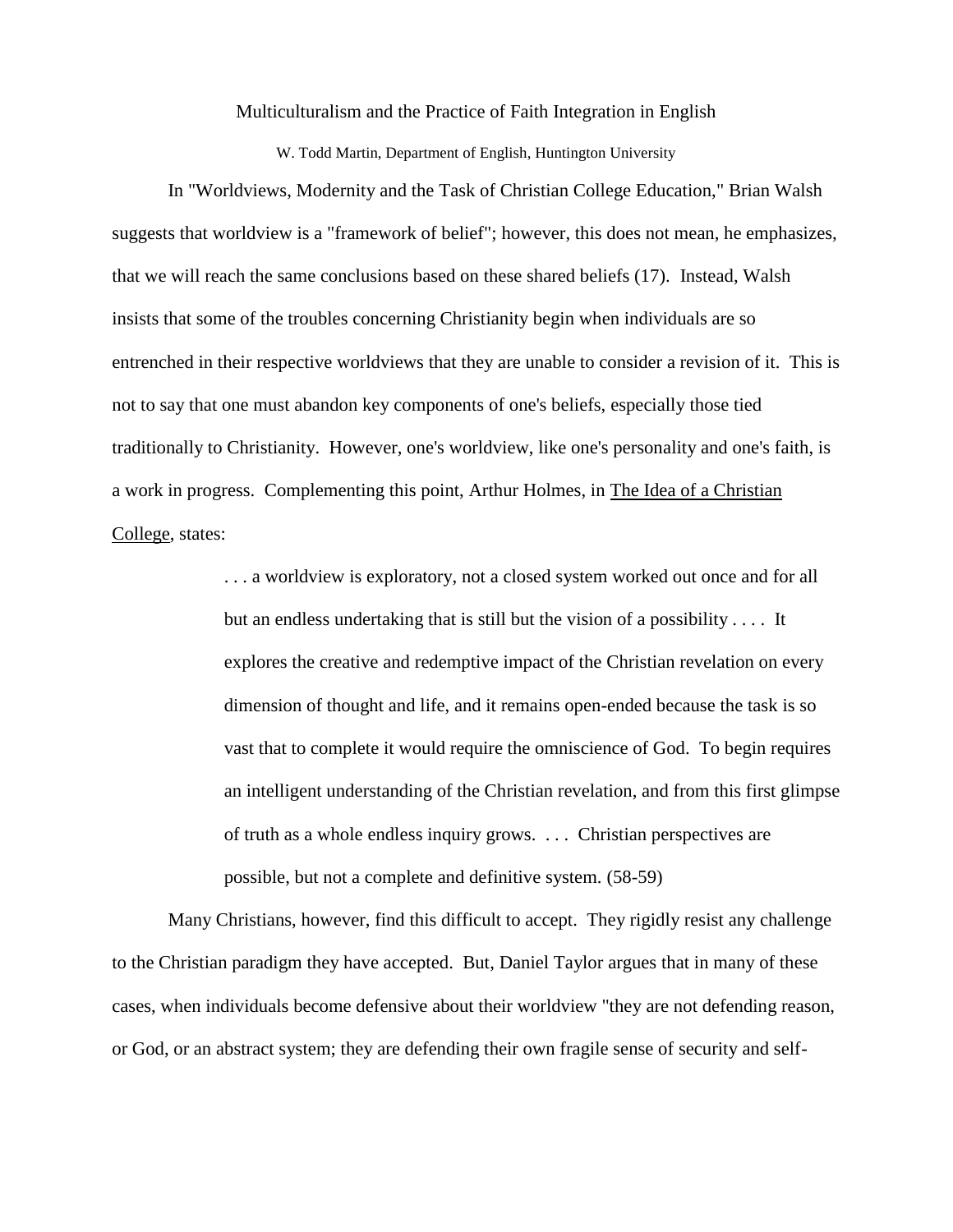respect" (25). He believes that these individuals need the assurance of having a conclusive response to reassure themselves of their beliefs; they are uncomfortable with uncertainty.

Such resistance, however, can cause one to remain stagnant in one's faith. Thus, a key role of Christian higher education is to help students first identify what their worldview is, what is at the core of all of their beliefs and actions, and then help them to maneuver through difficult material, accepting what rings true to them and rejecting what does not. The Christian educator must force them to confront alternative worldviews. Part of this process requires their forming a more accurate view of the world in which we live. Otherwise, they will go into the world and find that the world challenges their perceptions, a situation that could in turn cause a crisis of faith that could lead them to abandon their faith. Our role as Christian educators is to help them to do such exploration in the context of the Christian environment, guiding them through the process so that they are not left on their own to struggle with this problem.<sup>1</sup>

Literature plays a vital, two-fold role in this effort. First, through literature, students can explore more fully what the "real" world is like and (as both Walsh and Daniel Taylor would encourage) begin making the necessary adjustments to their worldview in order to more effectively encounter that reality. Second, as Arlin Meyer notes, "Great fiction enables readers by vicarious experience to bring to bear on their own myriads of lives not their own. By

 $\overline{a}$ 

Arthur Holmes confirms this role of the Christian educator in The Idea of a Christian College. Rather than indoctination,

students need rather to gain a realistic look at life and to discover for themselves the questions that confront us. They need to work their way painfully through the maze of alternative ideas and arguments while finding out how the Christian faith speaks to such matters. They need a teacher as a catalyst and guide, one who has struggled and is struggling with similar questions and knows some of the pertinent materials and procedures. They need to be exposed to the frontiers of learning where problems are still not fully formulated and knowledge is exploding, and where by the very nature of things indoctrination is impossible. (46)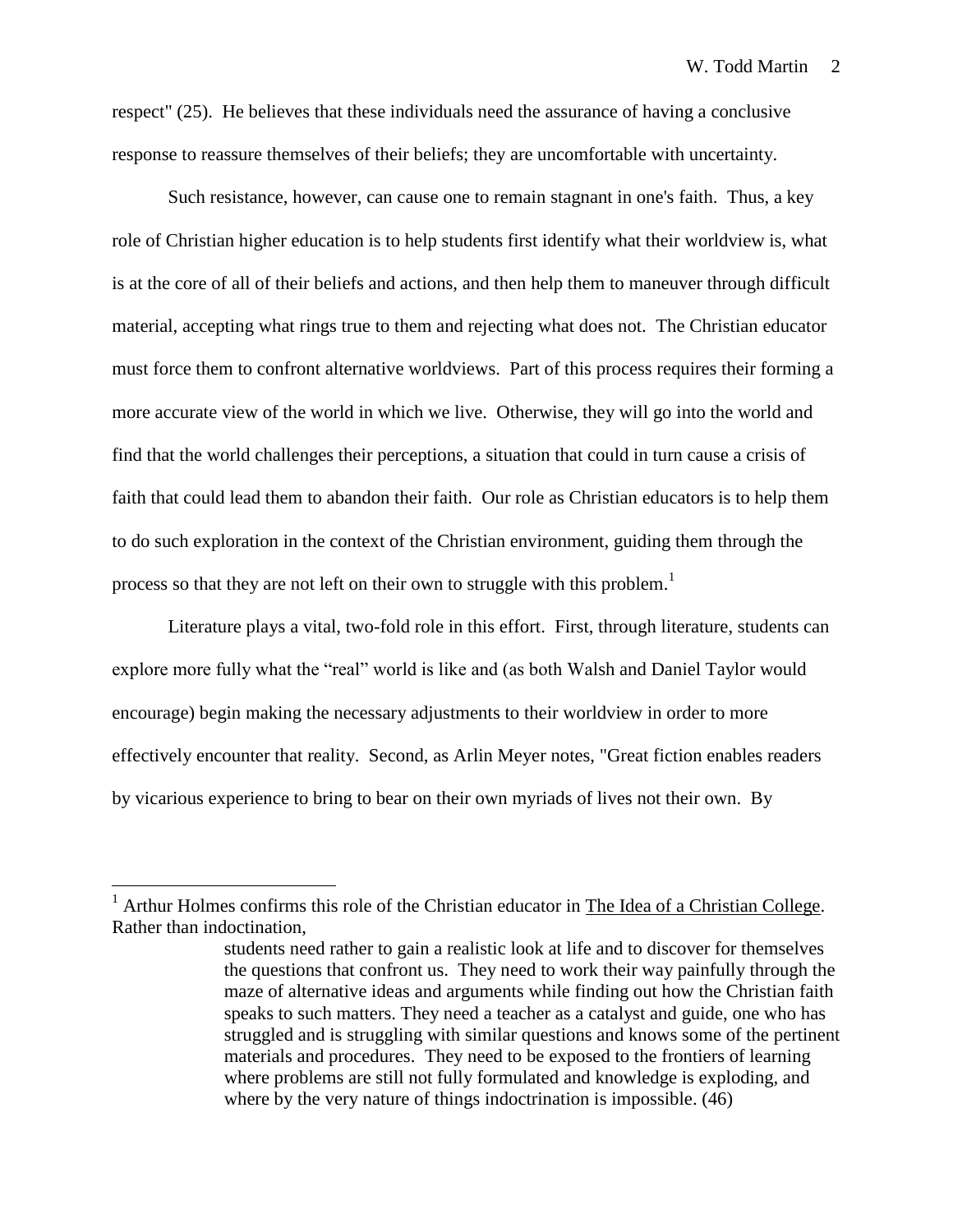immersing oneself in the experience of others, there is more of oneself that can be Christian than there was before" (264).

Each of these results contributes to what Nicholas Wolterstorff identifies as the next stage of Christian higher education. In "The Mission of the Christian College at the End of the 20th Century" Wolterstorff gives a brief history of the development of the Christian college, beginning with its pietistic roots and moving into its transformation to focus on a broader understanding of culture. He posits, however, that the Christian college must continue to evolve in order to maintain a clear and effective purpose. The next stage, he argues, should be one which does not neglect social responsibility. The ultimate goal, according to Wolterstorff, is to work toward changing the world through action (41-44). Literature does not specifically provide any means of action; however, in light of its role in the curriculum, it equips one with understanding: an understanding of oneself as a Christian and an understanding of those unlike oneself. With such acumen, the Christian graduate will more effectively be able to act.

One of the current trends in higher education that fits nicely with this mission is multiculturalism. If, as Joe Ricke suggests, perceiving others through literature "widens our grasp of the truth" (9-10), then this would be especially true of our understanding of those who come from different cultural backgrounds. Students who read literature about other places and people gain insight into the culture in which these individuals live and empathy for the people themselves through specific characters. By comprehending cultural differences, one will be better equipped to choose the right and proper action when encountering a member coming out of this cultural context.

More importantly, one can more effectively know how to approach the subject of Christ so that his or her witness is effective and not lost due to cultural misunderstandings. The only better preparation for such encounters, it seems to me, would be a direct encounter with a culture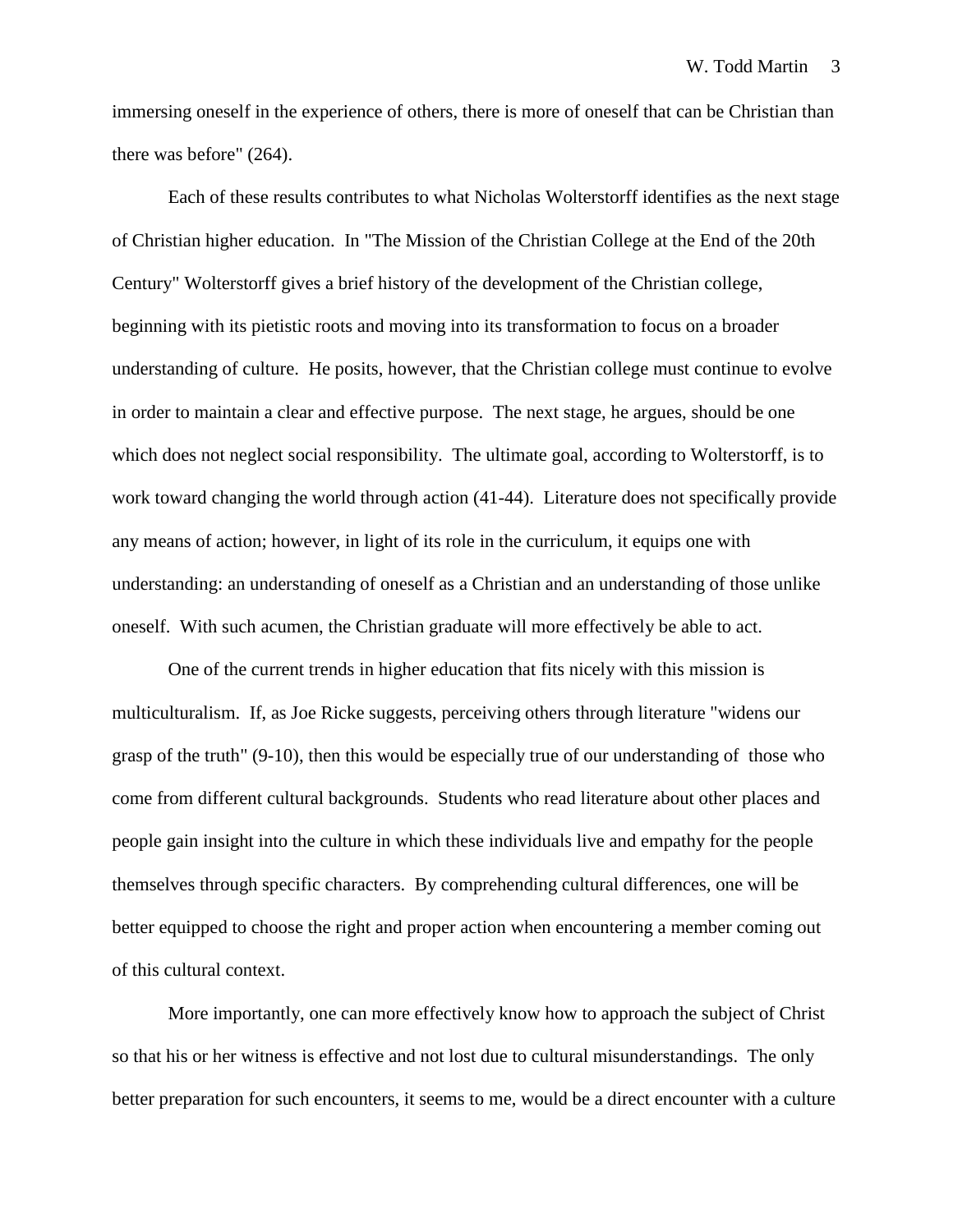through study abroad. This is the reason that I make it a point to include minority literature in my EN151 Perspectives on Literature course. I have taught such authors as Toni Morrison, James Baldwin, and Maya Angelou (African-American); Louise Erdrich (Native American); Chaim Potok (Jewish); Edwidge Danticat (Haitian); and Chinua Achebe (Nigerian). Likewise, I am very conscious about including both women and minority authors when I create a course syllabus--particularly in courses such as EN311 American Literature I and EN321 American Literature II. I have also offered sections of EN331 Special Topics which emphasized minority literatures: I offered African American Literature one year and Caribbean Literature another year. However, even in those courses for which such inclusion is difficult, such as EN411 Nineteenth Century British Literature, one of the key means of approaching authors is to explore their basic assumptions as well as those of their time. The goal is not exactly the same as with multicultural literature, but it instructs the students in how to determine cultural contexts.

A more general value of multiculturalism is that reading about and appreciating another's cultural differences prepare us to accept those culturally different from us as brothers and sisters. Susan Gallagher, drawing on postcolonial theory, explains the perceived faults of the West--and perhaps particularly Christianity. That is, the predominantly white West has historically seen those with whom it has come in contact as "other" (337). The result is that the "other" is objectified. What we need to do as Christians is to more fully understand who these people are and learn to appreciate their cultures so that we approach them with appropriate respect.

We must first and foremost, despite cultural and religious differences, accept those unlike us as valuable human beings who have something of value to offer. The thrust of Gallagher's argument, though, lies in the fact that Christianity is shifting from a predominantly Western religion. She notes, "A huge demographic shift is underway. In 1900, eighty percent of the world's Christians lived in Europe and North America, but in 2000, sixty percent of the world's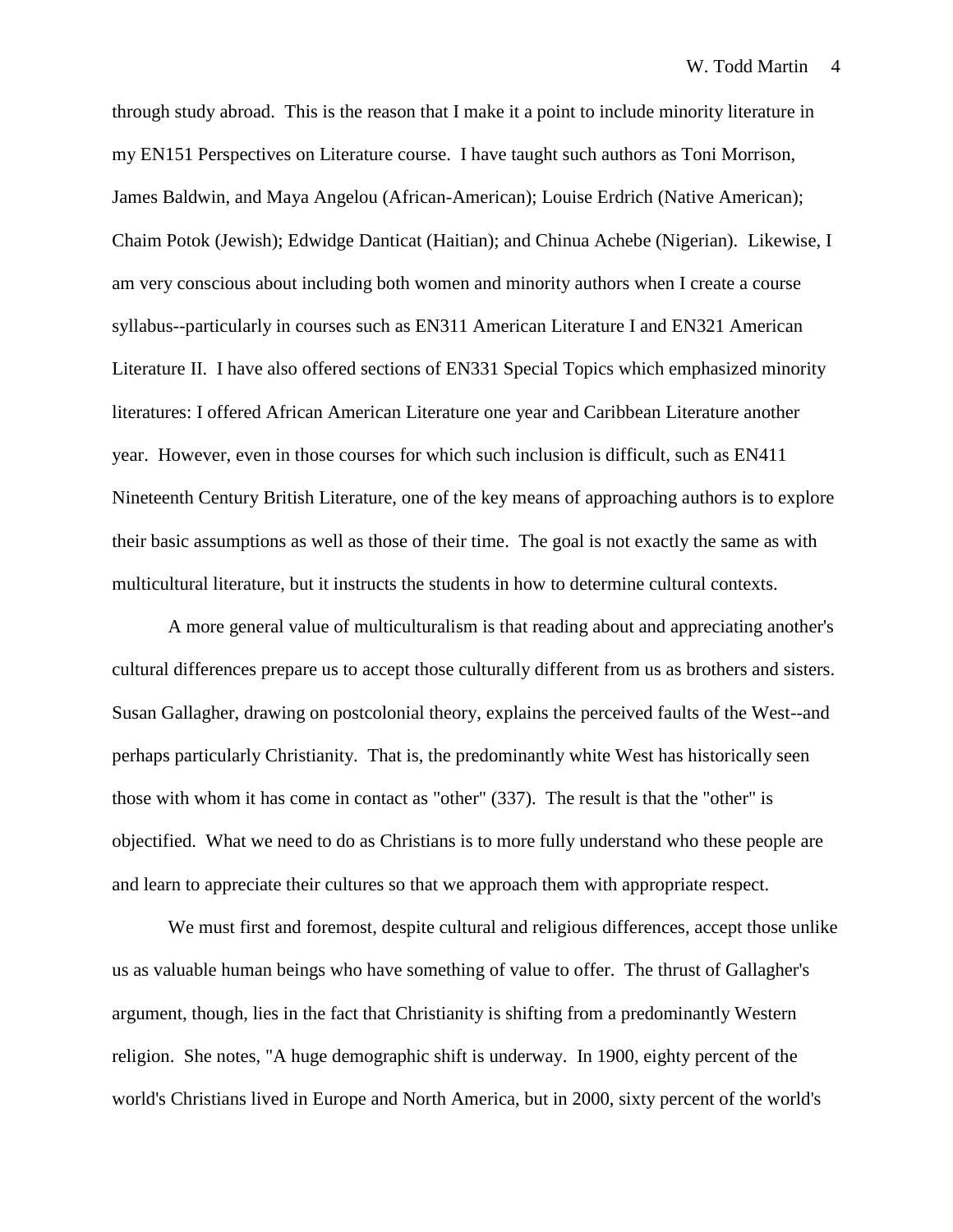Christians were living in Africa, Asia, and Latin America" (331). This shift also brings with it different cultural interpretations of the scriptures. We need to more fully understand our Christian brothers and sisters in these newly vitalized nations as fellow believers despite potential theological differences. In this light, it would seem valuable for students outside of the discipline of English, particularly those in Missions, to explore the literatures from these various developing Christian nations. For this reason, I was disappointed that there was no representation from this department in the recent course that I offered on postcolonial literature. There is much to learn from the theorists and authors about the attitudes of the people in these areas, cultural information that is invaluable for anyone wanting to interact with these individuals.

Chinua Achebe's novel, Things Fall Apart, which I have taught in Perspectives on Literature, is particularly insightful in demonstrating the value of understanding the cultural context in which one finds oneself. In this novel, Achebe describes the tribal customs and explains the religious beliefs of the Ibo tribe of Nigeria. He sets this up in the first two-thirds of the novel, and in the final third he introduces the Western intrusion into this society, particularly in the guise of two missionaries. One tries to understand the customs of the people and gains their respect; the other imposes an all-or-nothing Western perspective on the potential converts to Christianity. So, more than even giving insight into the culture itself, Achebe gives instruction on what he perceives is the most appropriate method for reaching a people, a method that requires a respect for the culture into which one ventures.

While Achebe provides an easy example, not all such multicultural novels are so neatly applicable to missions, but the insight into the culture that they provide enables readers to avoid the same mistakes made by the second missionary. One tendency a reader of multicultural novels might run into, however, is to too easily reject a novel that is clearly antagonistic to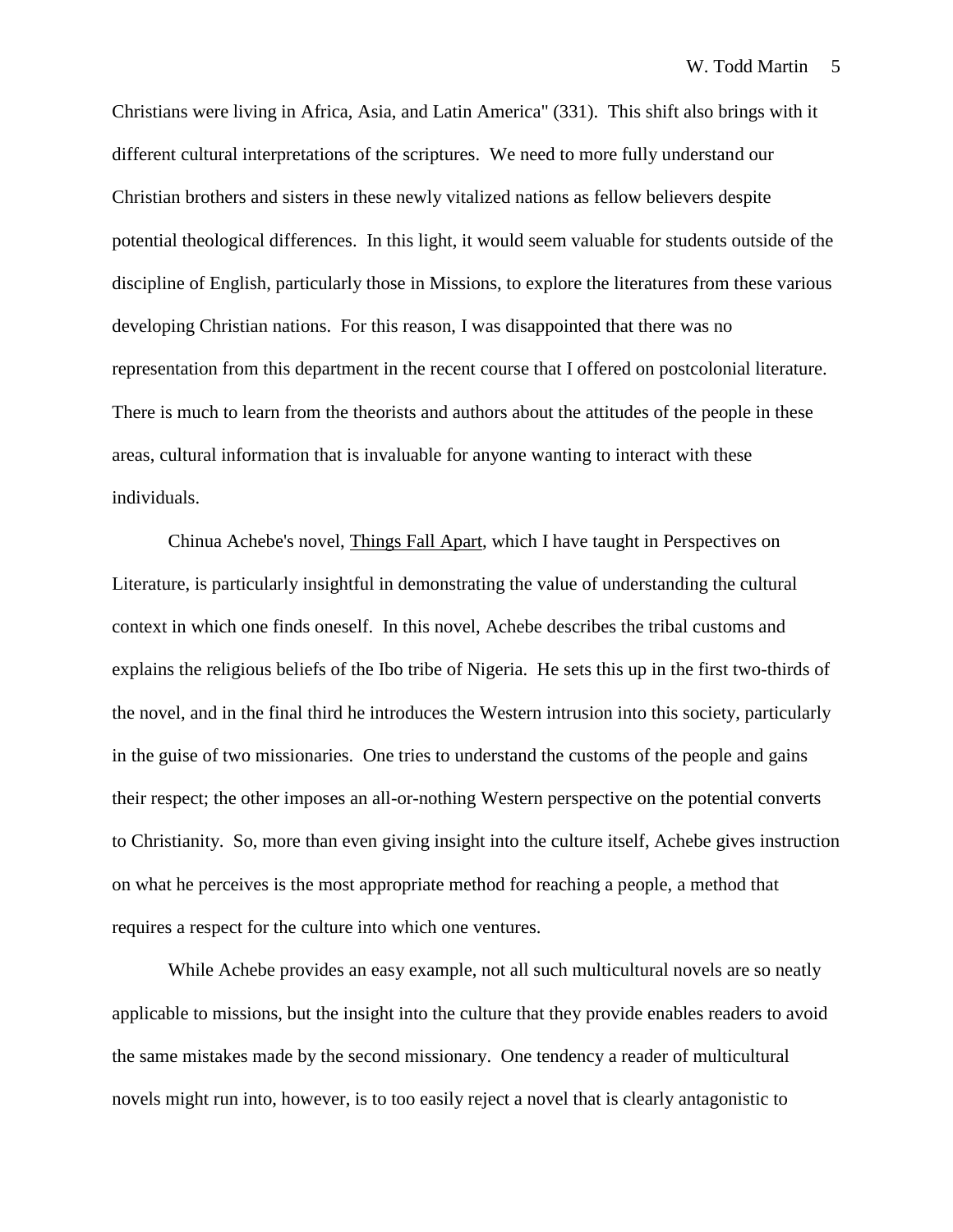Christianity or to too easily accept Christian references at face value. A perfect example of this would be Edwidge Danticat's Breath, Eyes, Memory, which combines Catholic and Vodouistic images. What must be understood, though, in the cultural context, is that in Haiti Catholicism and Vodou have to varying degrees become conflated in the minds of many of the inhabitants. More particularly, many Haitians see little conflict in going to mass in the morning and attending a vodou ritual that same evening. Thus, in an essay that I published in Literature and Belief, I pay close attention to the Catholic image of the Blessed Virgin who is often equated in Haiti to the Vodou goddess Ezili. In the novel, the figure of Ezili gains dominance over the Virgin Mary, thus undermining the Christian image in order to supplant it with the more indigenous religious figure, a typical method used by postcolonial writers to empower their own cultures over the West.

Such a reading, while it does not promote a Christian worldview, provides a careful and honest reading of the novel's Christian elements. As with any theory, Christianity should not be forced onto a text where it does not apply. One must avoid reading a text as sympathetic to Christianity when it may not be, as is the case with Danticat's novel. A Marxist critic, for example, may bring to light valuable insights into a particular work; however, in some cases, the theory can become an end in itself. The result of this is that the Marxist critic often finds what he or she is looking for--whether or not there is historical or biographical support for such a reading. The same is a danger of faith integration. Any approach to a literary text must be considered as a tool and not an end in itself. <sup>2</sup>

 $\overline{a}$ 

 $2<sup>2</sup>$  I addressed some similar issues in the Faculty Forester Lecture that I presented in the spring of 2004. In this lecture, which focused on science fiction, I emphasized the fact that some readers make any Christian image into a validation of Christianity and often reject books that appear to be non-Christian but which may support ideas compatible with Christianity.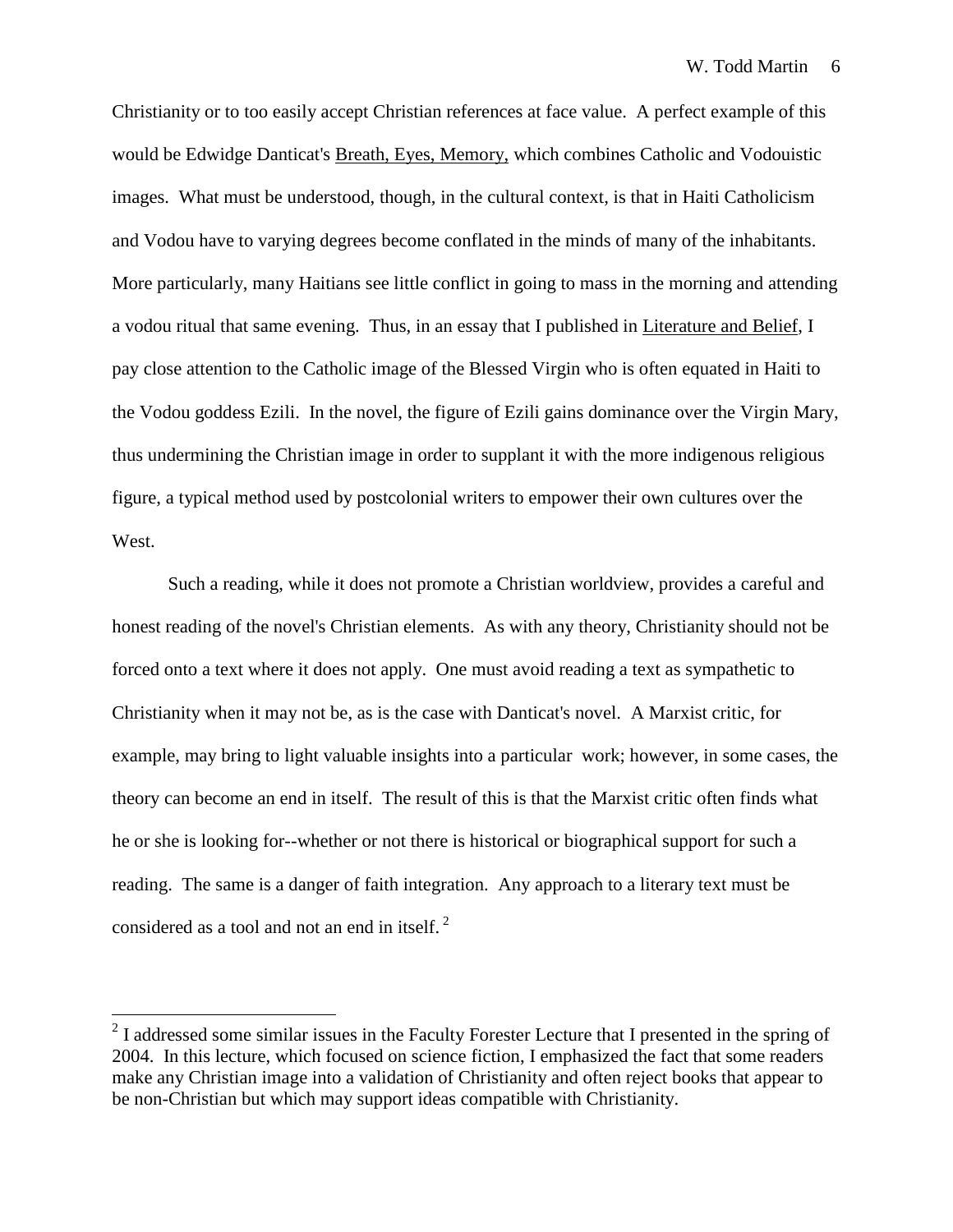One of the challenges of multiculturalism, however, is its tendency toward relativism. Responding to structuralism, which attempted to map out the potential meanings of a text, poststructuralism began to suggest that the mere fact of the plurality of potential meanings suggested that meanings were impossible to know. Subsequent theories capitalized on this premise to leverage for themselves a place in the theoretical discussion. If meaning is relative, then who has a right to silence their perspective? This was appealing for postcolonialism, which focuses on the subaltern for whom postcolonial critics claim to give voice. Because of such developments, theory becomes one of the key challenges in the field of English for integrating faith. For me, this does not come into play too fully in the regular literature classroom as I have a more historical perspective. That is to say that I emphasize the historical and cultural context out of which a literary text comes, usually playing close attention to the defining characteristics of a particular movement. Many theories, however, question the premise of authorial intentionality, drawing again on the relativism of poststructuralism. I think, however, that an author's biography and sometimes even his or her own letters and writings give clues as to his or her values and purposes in writing in general as well as in a particular work. The result is that I am not generally engaged directly in issues of relativism in the typical literature course. EN485 Senior Seminar, which focuses on critical theory, would be the main exception.

Still, understanding such assumptions on which certain theories and conclusions are based is one of the key means of integrating faith and learning according to Bill Hasker, specifically as one explores what he calls the "Disciplinary Foundations" (26), a term that seems comparable to Holmes' "Foundational Approach" as described in The Idea of a Christian College. As Hasker suggests, though, knowing the foundations must extend into some assessment of the discipline, an assessment that leads to one of three ways of intrinsic integration: the compatibilist, the transformationist, or the reconstructionist. In this particular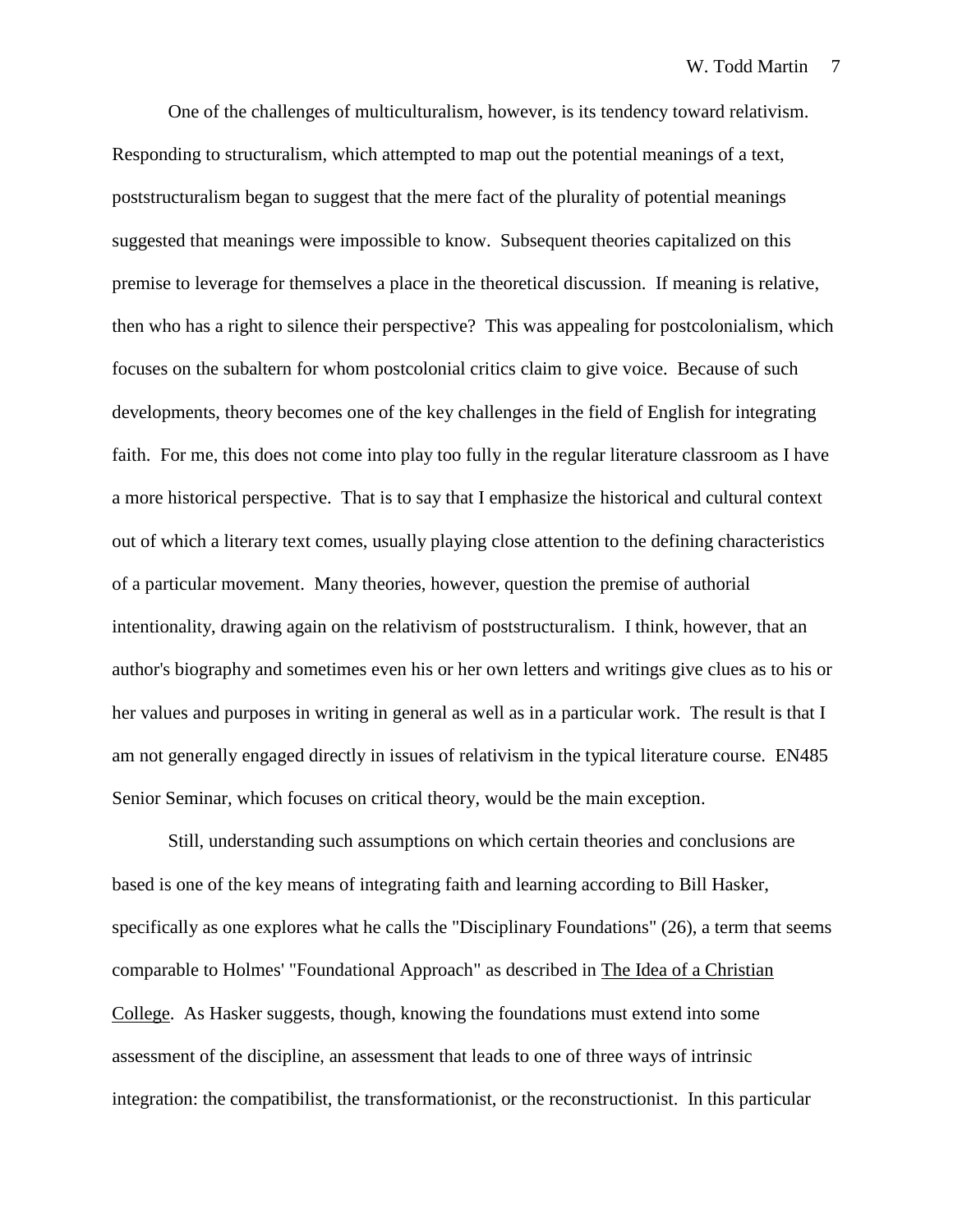example--as with most literary integration--the best way to describe the discipline's connection to Christianity falls somewhere between the compatibilist and the transformationist options, depending on the cultural context out of which the literary piece is conceived or the faith assumptions of the individual author.

In the relativism of some current theories, one could apply Hasker's model for transformation, for relativism is not necessarily incompatible with Christianity. While relativism calls into question knowable truth, it does not preclude absolute truth--though this may be the belief of some practitioners. Instead, as Taylor suggests, one's "inability to know any absolute absolutely does not prove such things do not exist, only that [one's] limited knowledge of them is not grounds for certainty" (92). Thus, while relativism seems contrary to the general Christian understanding of truth, it coincides with what seems to me a valuable qualification some Christians make for truth. That is, it seems to me, that one can believe in absolute truth without insisting that one may fully know that truth. This notion brings us back to the issue of whether worldviews are rigid or malleable. So, these trends toward relativism do amend the tendency of many Christians to claim to have a corner on truth.

On a practical level, such relativism pushes one to take others' views more seriously rather than easily dismissing them, and this has led to an emphasis in literary studies towards the disenfranchised, which seems to be a valuable asset to the Christian worldview, particularly as it ties to the Christ-like understanding of the "other" and the need to understand and value others who are not like us (as discussed above). As noted above, one of the courses in which addressing multiculturalism is most appropriate due to the general audience would be EN151 Perspectives on Literature. In this course, I often choose a novel by a minority author to help students understand the differences in experiences that the minority protagonists have, experiences that may have helped in forming their respective worldviews. In principle (if not in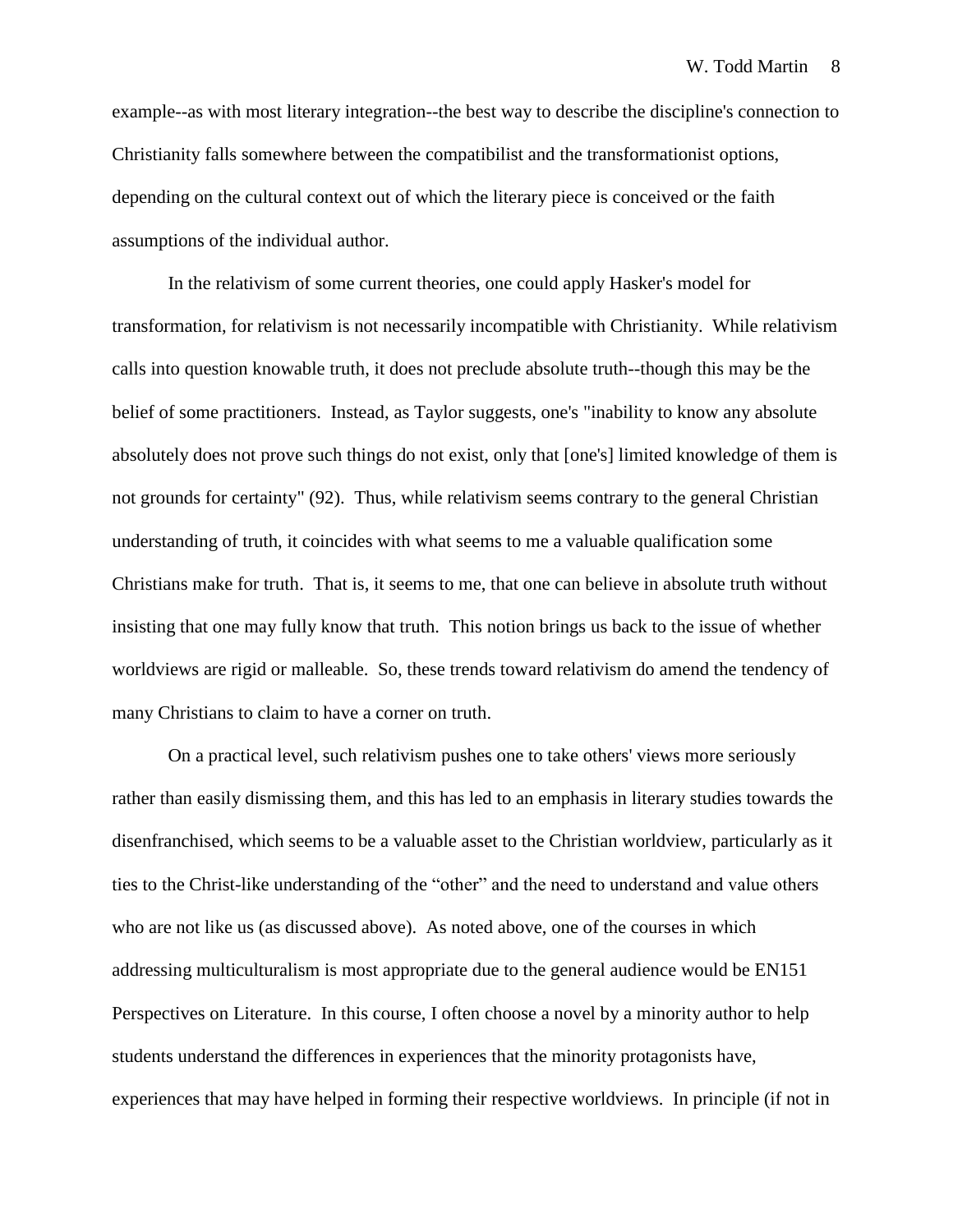fact), addressing these perspectives creates a sense of greater respect for these people and provides a degree of insight into their differences. On a more theoretical level, this perspective has much to teach Christians about past inequities and possible means of adjusting attitudes towards those we consider "other" as well as giving insight into how more effectively to reach some of these individuals. The political emphases of such theories as postcolonialism, address social issues and peoples about whom Christians should also be interested.

Thus, in response to both Hasker's and Holmes' call to understand the basic assumptions of the discipline, one finds that the compatibility of both the theory and the literature itself enables the scholar to resist the more extreme "reconstructionist" method of integration. Still, while such compatibilities exist, there is a need for something more along the lines of a Marxist or feminist theory: a Christian Literary Theory. To this end, when I taught our EN485 Senior Seminar, which emphasizes theory, I helped the students to understand the values and weaknesses of each of the secular theories. Then I had them draw on these to begin conceptualizing what they thought might work as a Christian literary theory, which they wrote up and presented to the class. A specific Christian literary theory, though, would be controversial even within the ranks of Christian scholars, for, revisiting the malleability of worldview, the question becomes: On which of the foundations of worldview would such a theory be built? Such a Christian literary theory, however, is on the horizon. I recently found a book by Luke Ferretter entitled Towards a Christian Literary Theory. In this work, he shows how some of the various popular theories do not preclude Christianity and could actually be used by Christian scholars to achieve a Christian Literary Theory. Such efforts will help to provide an apparatus for Christian scholars to think about their work in the same way that a Marxist or feminist critic draws from its champion theorist as they build their cases. It won't replace more generalized integration, but it will serve a needed purpose.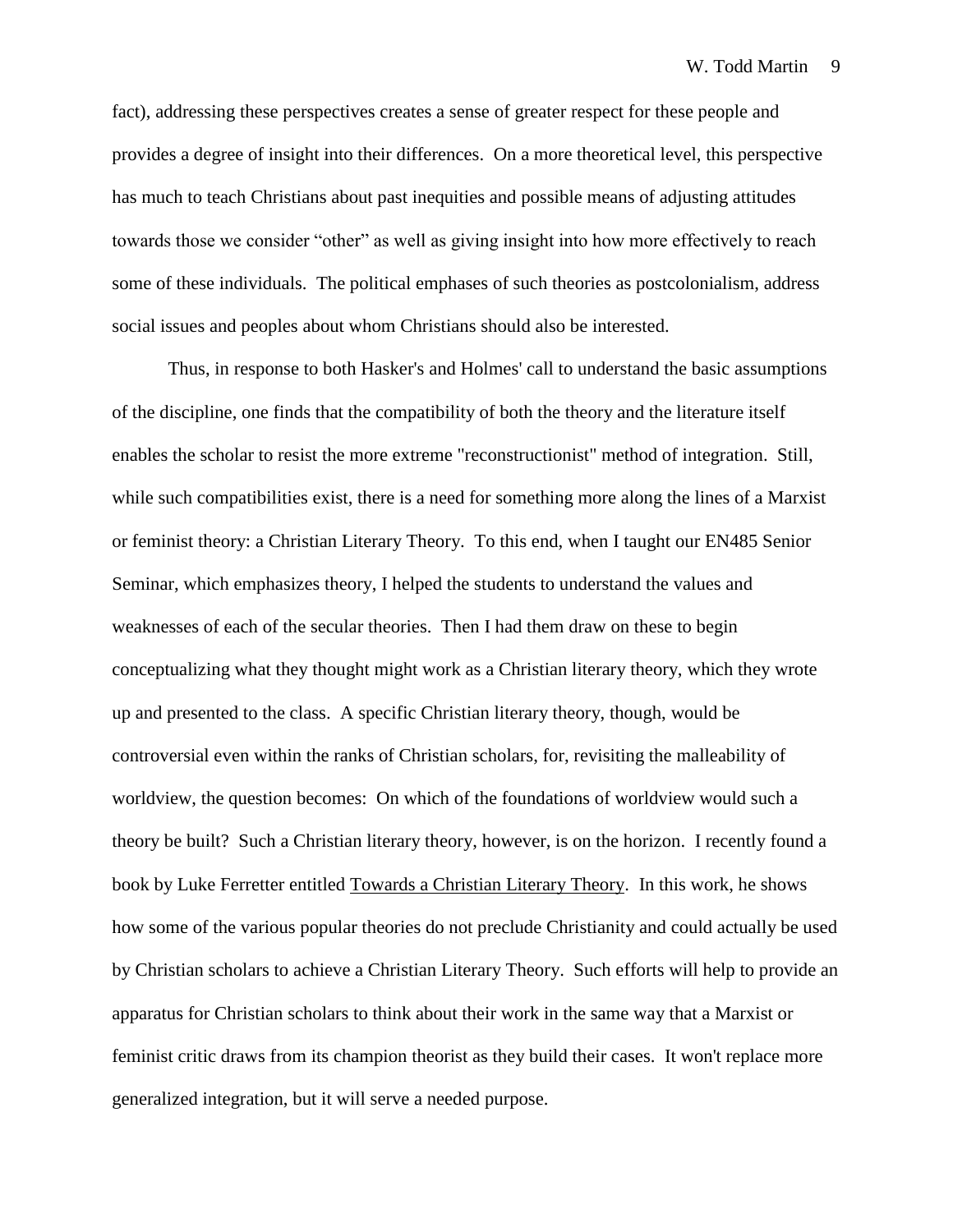Multiculturalism and moving toward a Christian Literary Theory, of course, are only a beginning in pursuing faith integration. They provide, however, good examples of how Hasker's paradigm of faith integration, developed in "Faith-Learning Integration: An Overview," can be applied in the field of English. More particularly, they address current movements in the field which, though seemingly incompatible with Christianity, can be understood and used to the advantage of the Christian teacher-scholar who thinks deeply and effectively about how Christianity and English intersect. He or she does not have to look far for opportunities to integrate. The benefactors, however, are the students who are forced to engage in understanding cultures and peoples that are different from them, for it prepares them for the realities that they will face in whatever "mission field" they finds themselves in; they will have a broader, more realistic perspective of the people with whom they will come into contact. They will have already been challenged to recognize that their worldview cannot remain rigid if they are to grow in understanding of the world and their own faith. This lesson will prepare them, I think, to mature in their faith in ways that those who fight to maintain a neat and "complete" worldview will never know.